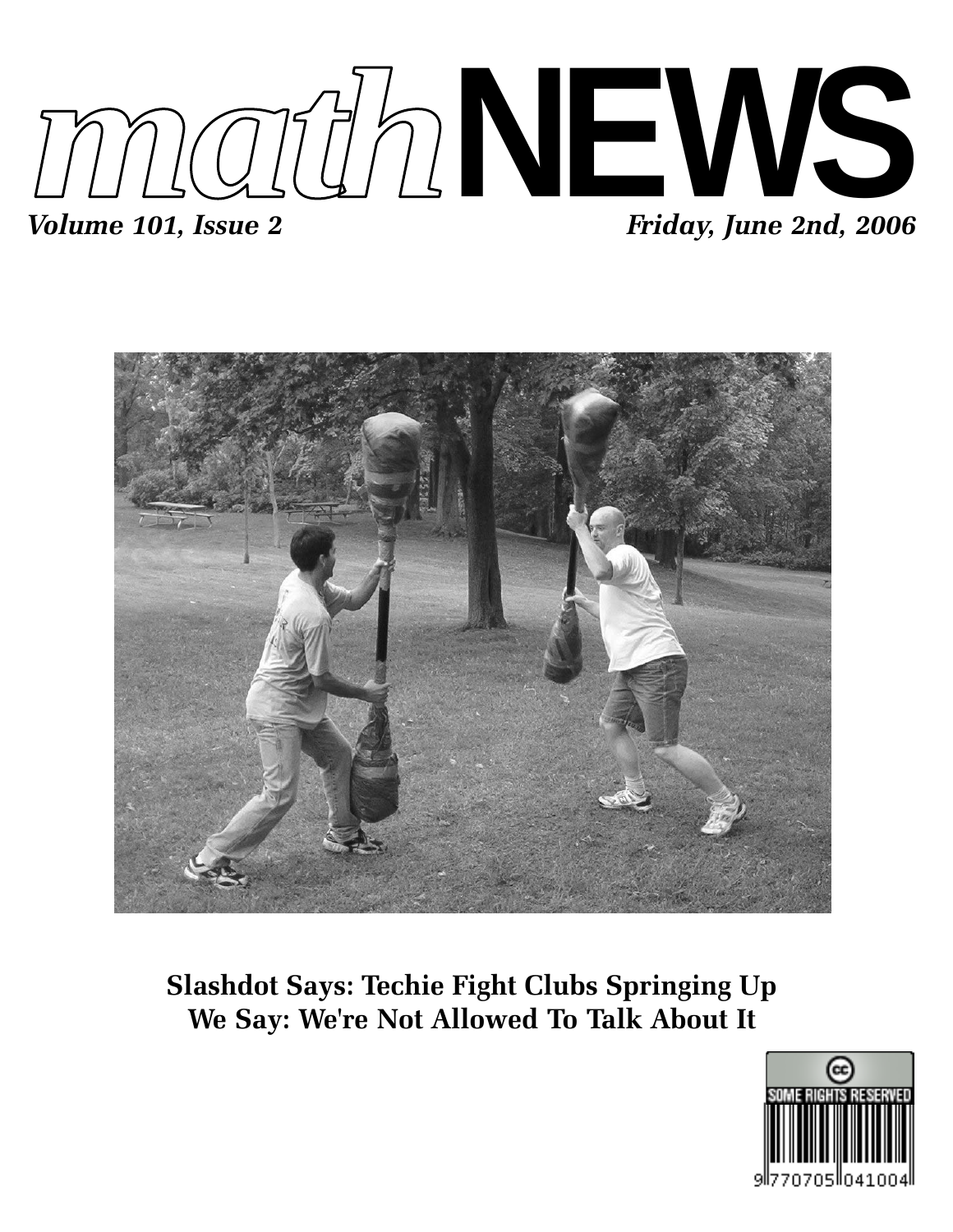## *look***AHEAD**

| mathNEWS            |                                           |  |  |
|---------------------|-------------------------------------------|--|--|
| June 2              | Issue #2 takes the field                  |  |  |
| June 12             | Production Night #3                       |  |  |
|                     | 6:30PM, MathSoc (MC3038)                  |  |  |
|                     | All welcome!                              |  |  |
| June 16             | Issue #3 heats hallways                   |  |  |
| <b>Math Faculty</b> |                                           |  |  |
| June 12             | Fall enrollment appointments begin        |  |  |
| June 16             | Last day for 50% tuition refund           |  |  |
| June 23             | Drop, penalty 1 (WD) period ends          |  |  |
| July 3              | University holiday                        |  |  |
| July 25             | Lectures end                              |  |  |
| <b>MathSoc</b>      |                                           |  |  |
| June                | C&D BBQs, T/Th                            |  |  |
| Thursdays           | Movie Nights                              |  |  |
| <b>CECS</b>         |                                           |  |  |
| May 25              | Interviews begin                          |  |  |
| June 9              | First ranking cycle                       |  |  |
|                     | <b>Student Awards &amp; Financial Aid</b> |  |  |
| June 11             | OSAP appeals deadline                     |  |  |
| June 15             | Recommended submission date               |  |  |
|                     | for Fall OSAP applications                |  |  |
| June 15             | Bursary application deadline              |  |  |
| July 12             | Confirmation of Enrollment deadline       |  |  |
| <b>Misc</b>         |                                           |  |  |
| July 1              | Canada Day                                |  |  |
|                     |                                           |  |  |

New York (CNN). At John F. Kennedy International Airport today, a Caucasian male (later discovered to be a high school mathematics teacher) was arrested trying to board a flight while in possession of a compass, a protractor and a graphical calculator.

According to law enforcement officials, he is believed to have ties to the Al-Gebra network. He will be charged with carrying weapons of math instruction.

http://www.math.ualberta.ca/~runde/jokes.html

#### **ISSN 0705—0410**

*math*NEWS is normally a fortnightly publication funded by and responsible to the undergraduate math students of the University of Waterloo, as represented by the Mathematics Society of the University of Waterloo, hereafter referred to as MathSoc. *math*NEWS is editorially independent of MathSoc. Content is the responsibility of the *math*NEWS editors; however, any opinions expressed herein are those of the authors and not necessarily those of MathSoc or *math*NEWS. Current and back issues of *math*NEWS are available electronically via the World Wide Web at http:// www.mathnews.uwaterloo.ca/. Send your correspondence to: *math*NEWS, MC3046, University of Waterloo, 200 University Ave. W., Waterloo, Ontario, Canada, N2L 3G1, or to userid mathnews@student.math.uwaterloo.ca on the Internet.

This work is licensed under the Creative Commons Attribution-NonCommercial-NoDerivs License. To view a copy of this license, visit http:/ /creativecommons.org/licenses/by-nc-nd/2.0/ca/ or send a letter to Creative Commons, 559 Nathan Abbott Way, Stanford, California 94305, USA. Terms may be renegotiated by contacting the editor(s).

The editor(s): Chris (and not Emerald this time, because she abandoned me) (and yet, somehow, she still ended up doing all the post production work; odd, that)

### **mastHEAD**

*Your ad not here. Ever.*

You now hold *math*NEWS issue 2 in your hands. Be thankful, for it almost did not come to be. Due to a Toronto Transit Commission strike, *math*NEWS was down an editor this week, and wouldn't you know it, it was the one editor that does all the real work around here. Amazingly enough, the one remaining editor managed to NOT sink the ship, while it was burning, and have it continue to burn while it was underwater. That just raises further questions.

We had plenty of writers this week though, and we asked them: what did you learn at this week's production night?  $\pi$  (I'm the juggernaut, bitch); Angelo (That deaf people are lucky); lost-luck (Can I learn on coop?); RainWater (How to unhook a bra with one hand); DanS (Nothing is too crude at *math*NEWS); Math.random() (The internet is for porn); Half-pint (Multiplechoice self-tests are counterproductive if you have the wrong answer key); DutchSheep (Boobs!).

SheepNinEd (How RainWater unhooks a bra with one hand)

StatsEd (… that I should probably be afraid of what the staff and my fellow editor are capable of accomplishing in my absence)

## *math***NEWS Being Outsourced**

Hello friends! I am Jafar Mahranmanahramanii. I am going to be the new editor of *math*NEWS. I will be running the newspaper from my office in Afghanistan. You see, the editorial staff decided that *math*NEWS jumped the shark last term with the mathLEANS issue.

Make sure you read next issue, when I take control, and we have a Bollywood themed issue.

Jafar

### *math***NEWS Writers Revolt**

The *math*NEWS staff is up in arms over the recent outsourcing of production to Afghanistan. The current editorial staff are trying to cut costs. They claim we make insane demands for pizza each week. All we are asking for is a fair wage for our time.

Help fight this injustice. Send an e-mail to mathnews@student.math.uwaterloo.ca expressing your outrage with this outsourcing. Help keep Canadian jobs in Canada.

the staff

## **Larry Smith Talk Online**

World renowned economics professor and expert systems' specialist Larry Smith explores discovering and taking advantage of opportunities in emerging markets in Computer Science. The talk can be downloaded online at http://csclub.uwaterloo.ca/ media/ .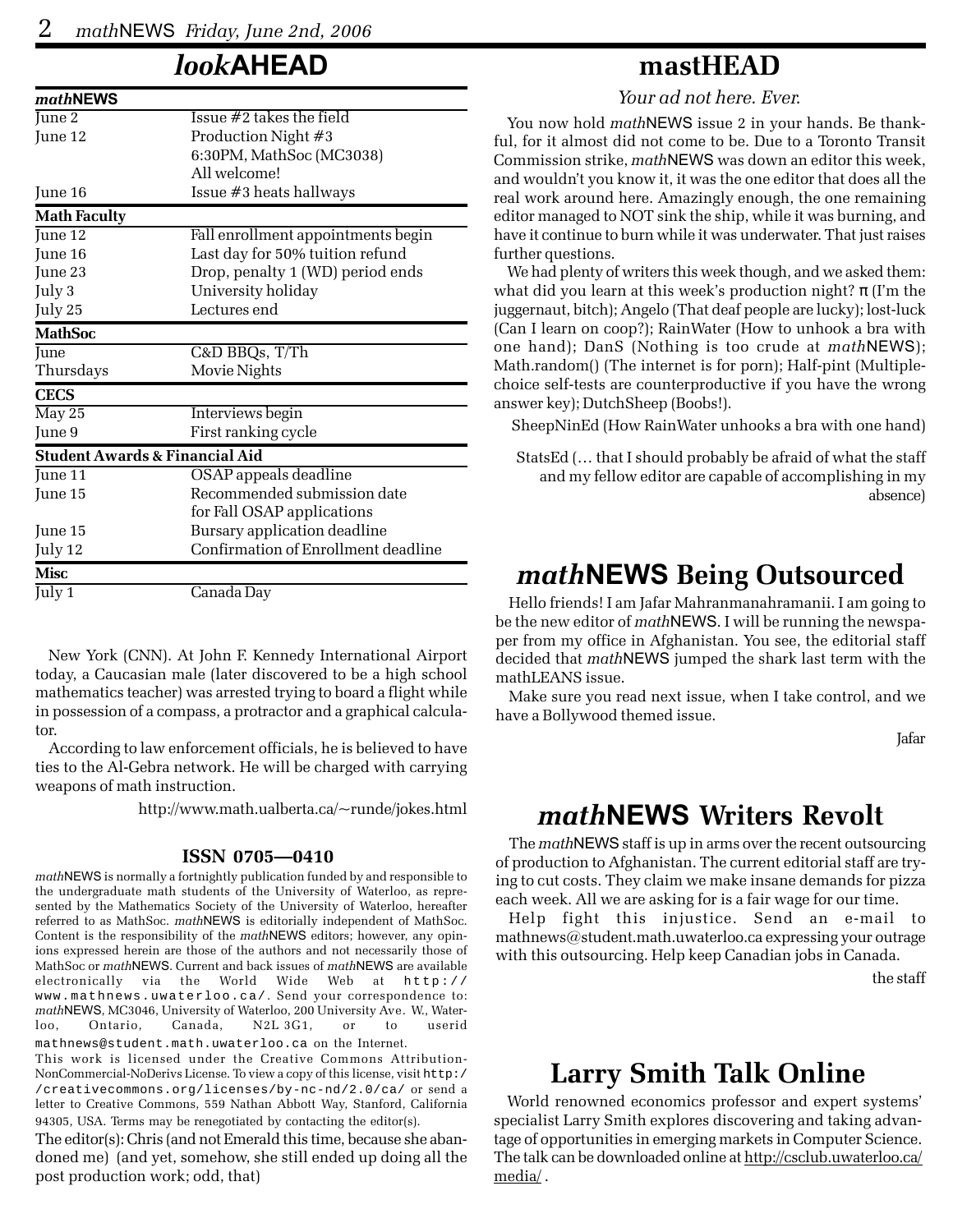### **VPAS says...**

#### *I guess I have better grammar than some other exec*

Writing at the beginning of the week when y'all will be reading at the end of it makes it difficult to avoid obscure, outdated information and predict what will be relevant then. Now. Whenever.

Last week (May 24) we had our Cove night for the term. We saw a good turnout of almost 200 students from Math and other faculties.

Our next big social event will be a **Dooly's pool night** (that's billiards, not chlorinated water) with free tables on Tuesday, June 6 from 7pm - 9pm. The pool hall is at 35 University Ave, near King and Weber. Snacks will be bought for attendees. If you would like to participate, please add your name to the sign-up list in the MathSoc office, MC 3038.

In other VPAS news, the office still needs more volunteers signed up for office hours to help keep it open. Please sign up on the door of MC 3038 and email office@mathsoc to get trained.

Don't forget that **movie nights this term are FREE!** That's two free movies Thursday nights, usually starting at 6 and 7:50. Check out the movies board across from the middle stairwell on the third floor and/or on the MathSoc whiteboard.

Speaking of the whiteboard, don't forget to email VPAS@mathsoc if you would like your events listed. Keep an eye out there for more social events, important dates for students, and MathSoc meetings.

I guess that's all for this week. On some personal notes, taking a blocked course seemed like a good idea until I realized that the final lands in the same week as at least 3 midterms. Also, check out the definition of the "week" for my other exciting news.

> Kaitlyn "still alive" Holman VPAS S06

## **Office Update**

It has been a good two weeks in the MathSoc office. The photocopies are flowing and staples are stapling. We appreciate all those of you who have signed up for office hours. There are still times avaliable, and for those of you who have already signed up please make sure to come to your hour.

We still have lots of great novelties, and new ones are coming in soon. Come stop by and see what great services we have to offer.

Heather Perry (One of the Office Managers)

## **Novelties are on the way**

Greetings people who are so bored that their attention is brought to the MathSoc announcements. This is your novelties director. Not your personal one, but the one that got suckered in to doing this for the MathSoc. Now for the pertinent information: MathSoc is proud to announce that we will be getting some more of the old, and wanted novelties. Namely, the shotglasses will be making an appearance when the order comes back in. I will keep you posted via *math*NEWS. Also, there just may be a new novelty shirt a-coming. Probably.

Michael Finistauri

## **CL101: The Idiot-Proof Guide to Cross-Listed Courses**

#### *Cross-listed with ARTS754*

Eventually, we all have to take a course or two that has more than one course code. Now don't fret, this article was written to help prevent those confusion-induced seizures that tend to result from having to enroll in these abominations of nature.

First, we must understand our enemy. Courses are cross-listed across departments usually because there just aren't enough courses to go around for each program. Computational Math is a perfect example. As the bastard-child of AMATH & CS, it seems only appropriate to offer CM courses to as many AMATH-ies and CS-ers as possible, thus giving ALL students the illusion of diversity within their programs. Sure, it probably looks like they cross-list courses when there's sufficient overlap between the studies of two departments, but don't be fooled by this obvious ploy.

Now let's take a look at a scenario where cross-listing does its most damage:(names changed to protect identities)

Dennis: Hey man, Weren't you in AM341 last term?

Steve: Huh? I'm not in AM, get away from me.

Dennis: Err, I mean CS271.

 Steve: What? There is no CS271… and I'm not in CS… \*awkward pause\*

 Dennis: Sorry, Sorry, I meant CS371, it's cross-listed with CM271. I was confused

Steve: Ok, whatever dude, I gotta go.

If only cross-listed courses didn't exist, this awkward social situation may never have happened, and maybe Steve wouldn't have been creeped out by Dennis. Unfortunately, cross-listing is common-place and we need to learn how to remedy this problem.

The solution: Know when your courses are cross-listed, and whenever you make mention of your courses, mention every course code it HAS! No matter how redundant it feels and how ridiculous you feel. Let's try our scenario again:

 Dennis: Hey man, Weren't you in AM351, slash CS371, slash CM271 last term?

 Steve: Ohhh yeah, That course was terrible. Well, I gotta get going. I'll see you around.

So you see, it's JUST THAT EASY folks.

So there you have it, cross-listed courses are an enemy that can be beat with two simple steps: 1. Know thine enemy. 2. Refer to thine enemy repeatedly and awkwardly with every redundant name it has!

D1ZzL3.OWNSZ

## **Awkward Cell Phone Ring Tones**

- 1. TTC subway door closing chime
- 2. Barnyard animals
- 3. Porno sound track
- 4. Actual porn
- 5. Any recording from a *math*NEWS production night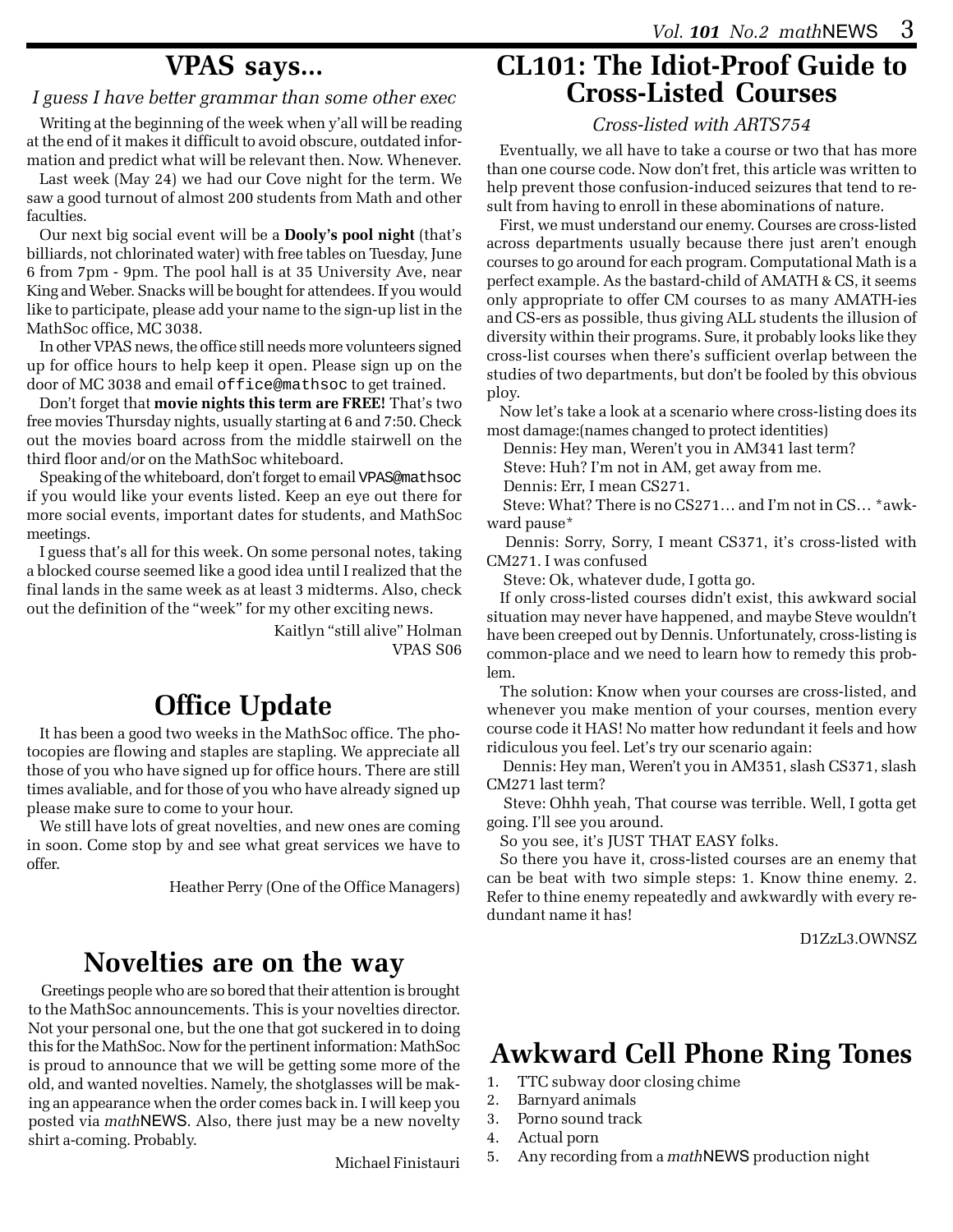# **Banned** *math***NEWS Articles**

Last week, one of our articles got banninated. Can you guess which one we really wrote and which ones we generated only to sound offensive?

- What's in the Dean's pants an expose
- C&D introduces Soylent Pink sandwiches
- Banned FEDS clubs
- Vaginas!!
- CECS busted as a front for human trafficking
- STIs What's in this season
- Secrets of Scunt
- Beyond parking tickets more degrading "co-op" jobs for Arts students
- UW Police bust SoftEng game of "Hide the Sausage"

Remember, even if it seems slightly shocking, we can always write a more-offensive article.

Half-pint

# **The Roommate Checklist**

### *Just check to see if your roommate comes from hell*

So, you've probably decided to move in with your best friend (or random people). Now the real question is, does your roommate actual originate from hell? Look at the following bits and make the decision for yourself.

- After your roommate showers, does he, she or it leave a trail of filth at the bottom of the tub and refuse to clean it up?
- Do you never have to worry about losing your property in the rez because you already know that your roommate claimed it for their own?
- Does your roommate, in an act of charity, let you clean their dishes?
- Does your roommate constantly tell you about the sex they just had regardless of how noticeably hideous they are?
- When your roommate complains about people, do you notice that they are describing their own traits?
- Does your roommate hold you accountable for the stupid stuff that they do?
- Does your roommate preach their religion, belief system, personal philosophy or whatever to your face despite their knack for disregarding the practical application for them?
- Does your roommate feel that 2 a.m. is the most appropriate time to blast music while singing as far off key as humanly possible?
- Does the birthday card you plan to get your roommate look suspiciously like a restraining order?

So is your roommate from hell? You decide. Because you have the power.

# **The Bitter Truth**

Dear Bitter Truth, I was hanging out with some of my friends when some of them took out some weed and offered it to me. Now, I'm a Catholic and I have a strong set of morals so when it comes to things like this, I don't want to do it. I didn't use the pot, but I feel like I let my friends down. I don't want to disappoint them.

### Sincerely, Concerned

Well, Concerned, you're a fucking idiot. First of all, your religion has very little relevance over whether or not you smoke marijuana so stating that you are Catholic doesn't help your cause any. Look at it this way: "I'm a good person, I go to church", "I'm a postal worker, I fire guns into public". Both are facts, and both of them have little reflections on the other. The same is with your argument about smoking up and being Catholic.

The next thing I would like to point out, and most of the readers won't get the joy of trying to decode your half-assed and poor excuse for a letter. Learn how to fucking spell, you don't need to worry about weed rotting your brain. That's for damned sure.

Lastly, now you don't want to disappoint your friends? So if a group of friends had a Baltic hooker and wanted you to have your way with her, would you feel bad about not doing it? If you don't want to do something, don't do it. Don't try and make it seem like it's your friends' responsibility because they do it. They smoke, and either you choose to or you choose not to. Again, two unrelated things that you are grouping together. I hope you are happy: people like you are the reason "WARNING: HOT" appears on coffee cups. Dumb ass.

The Bitter Truth

# **Warm Weather Coping Strategies**

Arriving just after the 2-4 weekend comes the warm weather we wish could've started a week earlier. And more recently the smog has descended. To help you to survive this Spring term, you might wish to consider a few suggestions:

- Egg fountain or the E2 fountain Great to splash in or good for wading. Just don't drink it (geese use it, too)
- MC washrooms handy for cheap showers (free soap is provided)
- Comfy free acommodation (though we're aware you knew that already)
- MC air-conditioned as always
- The tunnels nice and cool because they're underground
- *math*NEWS every other Monday, come and write we clear labs and eat pizza!
- The Cove despite what they say, you can live behind the CSS computers
- Laurel Creek if you get desperate
- Avoid the changerooms of the opposite sex too hot.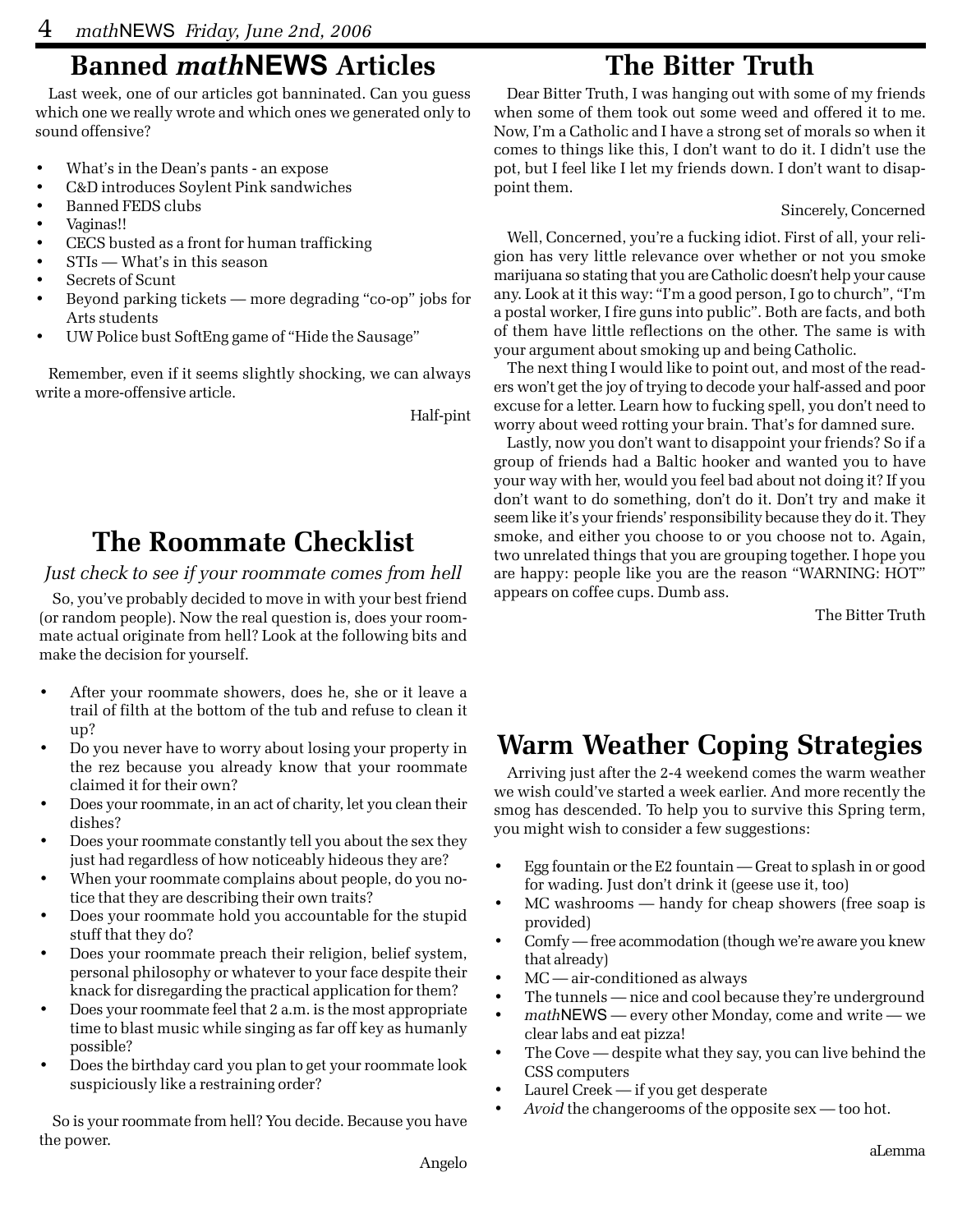## **Boobs!!**

#### *A user's guide to breasts*

Breasts can be a touchy subject. But we fear there are too many guys (and possibly girls) out there touching them incorrectly. Here are some useful tips on how to get the most out of you and your partner's breast touching experience.

- 1. We'll start with the bra. We know that sometimes removing it can be a daunting task. Asking the girl to remove her bra after an unsuccessful attempt is a better idea than fumbling around for 5 minutes and ruining the mood. We suggest practice! Borrow the bra of your sister, a close female friend or your mom (preferably not while they are wearing it).
- 2. Don't steal ideas from porn. Those girls are paid to pretend they enjoy it. Go off of what your girl seems to like, not what some porn star did. If her face looks like she's in pain she probably is.
- 3. A gentle, full handed caress is usually a better way to start than a violent squeeze. Some girls may enjoy a rougher touch but starting off soft and working up slowly you can judge what she enjoys.
- 4. Nipples are not the only part of the breast that deserve attention. Touching of the nipples should be integrated into a whole breast stimulation plan.
- 5. Your hands are not the only body part that can pleasure a woman's breasts. Your tongue is an awesome choice as it is a gentle and well lubricated appendage. If your woman prefers it a little rougher gentle biting can be incorporated. Find out what she likes and keep it up.

In summary, take queues from your woman friend. If she says no or looks like she's in pain then back off. Most importantly, don't grab without permission. Happy fondling. ;)

Rainwater and Math.random()

## **Man Attacked By Geese**

#### *Yes, They Are Dangerous*

Tim (his name has been changed to protect his identity) was just walking down a path around ring road, when out of no where he was surrounded. Not by a gang of unwheely teenagers.. but of gaggle of geese. He had accidentally walked into an area with a large concentration of nesting geese. The geese made the first move. They tried their first tactic, hissing. When Tim tried to extracate himself from the gang of geese they attacked. Observers say the scene was horrific. Once the feathers cleared, Tim was nothing but a bloody heap.

## **Sure the Leafs Suck, But...**

As Edmonton is beginning their run at the Stanley cup, hockey fans across the country are joining the Oilers bandwagon as the teams that they were cheering for either didn't even make the playoffs or lost a lot earlier than they were expected to, or were Montreal. For the Leafs fans out there, they're still getting huge amounts of flak from other local hockey fans: those cheering for the Ottawa Senators. However, if you find yourself in such a position I suggest you consider these points. Ever since the Ottawa Senators in their current incarnation in 1992:

- The Montreal Canadians have won the Stanley Cup ('93)
- The Vancouver Canucks appeared in the finals ('94)
- The Calgary Flames appeared in the finals ('04)
- The Edmonton Oilers are making an appearance this year ('06)
- Although the Senators appeared in the conference finals in '03, the Leafs were in the conference finals in '93 AND in '02.
- Every playoff series they have ever played against each other the Leafs have beat Ottawa

So, in conclusion, even as a Leafs fan I am willing to admit the Leafs have not performed as I would have liked. But the fact is, in all the time that The Ottawa Senators have existed **the only Canadian hockey team to consistently be worse than Toronto is Ottawa**\*

DanS

\*it could be argued that Winnipeg and Quebec did do worse, but then again, Even though they don't exist anymore, Quebec still has done better than both Toronto and Ottawa combined.

## **Drunk Driving Isn't that Bad**

*Now Gophers, Those are Deadly*

Most of you are probably tired from MADD sending those BS ad campaigns warning you about the dangers of consuming a controlled substance and then driving an automobile while under the influence of it. For those of you how don't know, MADD stands for Mothers Against Drunk Driving. What, so your mom gets pissed if you drive while drunk, but you're dad's okay with it? That's so sexist.

Back to the point, you may think that drunk driving is dangerous, but people aren't really paying attention to what's really hazardous to people: gophers. At one point one gopher accidentally walked across the street while someone was riding on their bike and they had to move out of the way. Also, did you know that gophers are self-contained organisms? That means that they don't need to be linked to the ones that spawned them. We can't control them. Fear the gopher over an intoxicated guy behind a 100-300 tons of steel with glass!